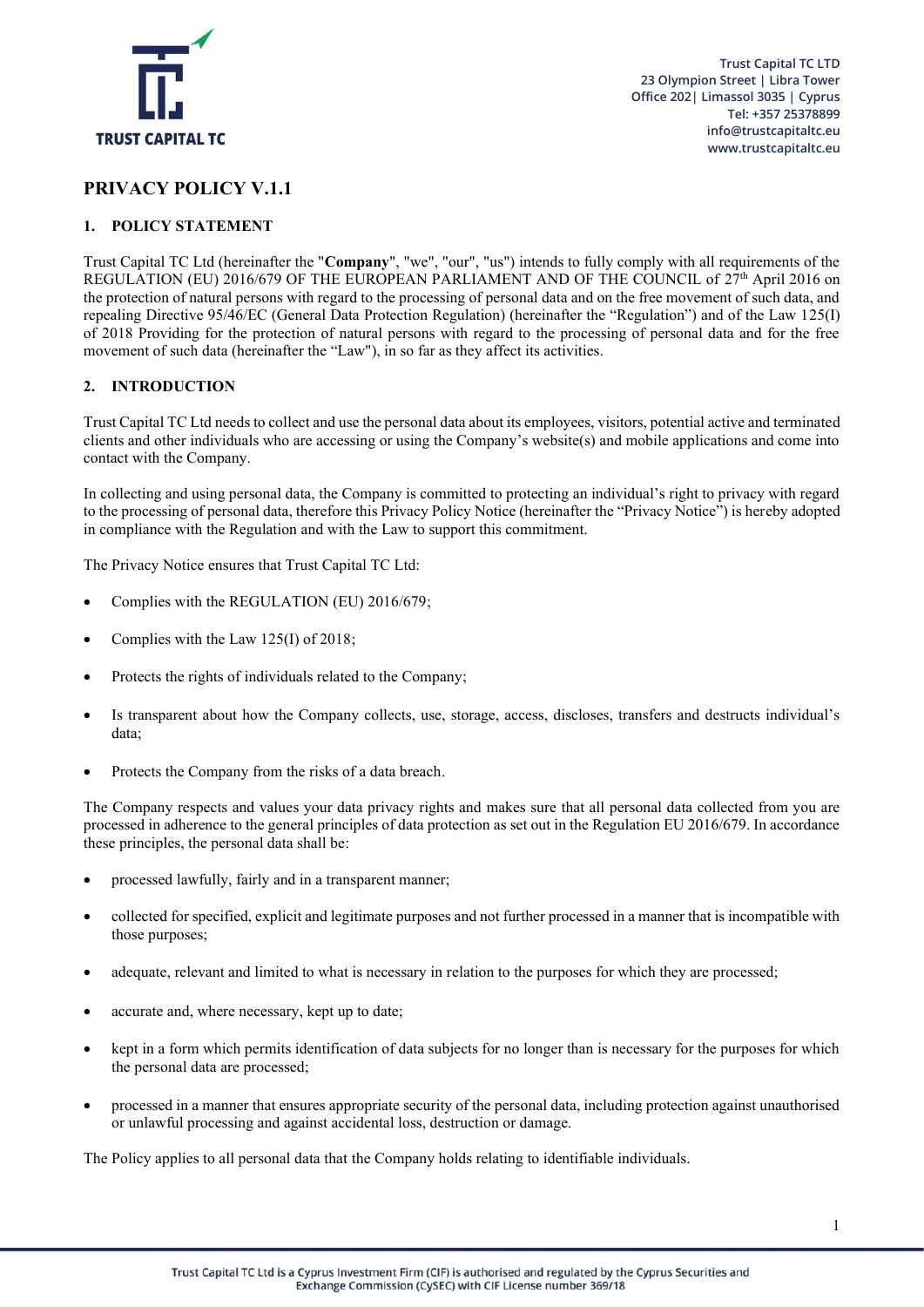

# **3. PROCESSING OF PERSONAL DATA**

# **3.1 Collection**

The lawfulness of collection and processing of personal data by the Company is based on:

- the data subject has given consent to the processing of his or her personal data for one or more specific purposes;
- the necessity to comply with its legal obligations;
- for the performance of a contract to which is a party or in order to take steps at the request of a prospect client prior to entering into a contract;
- for the Company's legitimate interests.

# **3.1.1 Collection of personal data of clients and other individuals**

In order to receive more information, register for a demo account, open a trading account with the Company or for any other business relationship, you are requested to complete the Application Form. By completing the Application Form and providing your personal information, you enable the Company to evaluate the application and comply with the relevant laws and regulations governing the provision of financial services. The same information will be used by the Company to contact you regarding the offered services.

The Company collects sufficient evidences and information of potential clients and other individuals for their identity verification process, subject to its legal obligations.

These evidences and information include:

- Personal information you provide to the Company on applications and other forms, such as your name, surname, address, telephone number, email address and fax number if exist,
- Date of Birth,
- Gender,
- Certified and translated copy of passport or ID,
- Original or certified and translated copy of bank statement or Utility Bill,
- Tax information.
- CV,
- Bank Reference,
- Information on profession or occupation,
- Name of employer, if exist,
- Information about his/her economic profile (size of wealth, source of wealth, income source),
- IP address: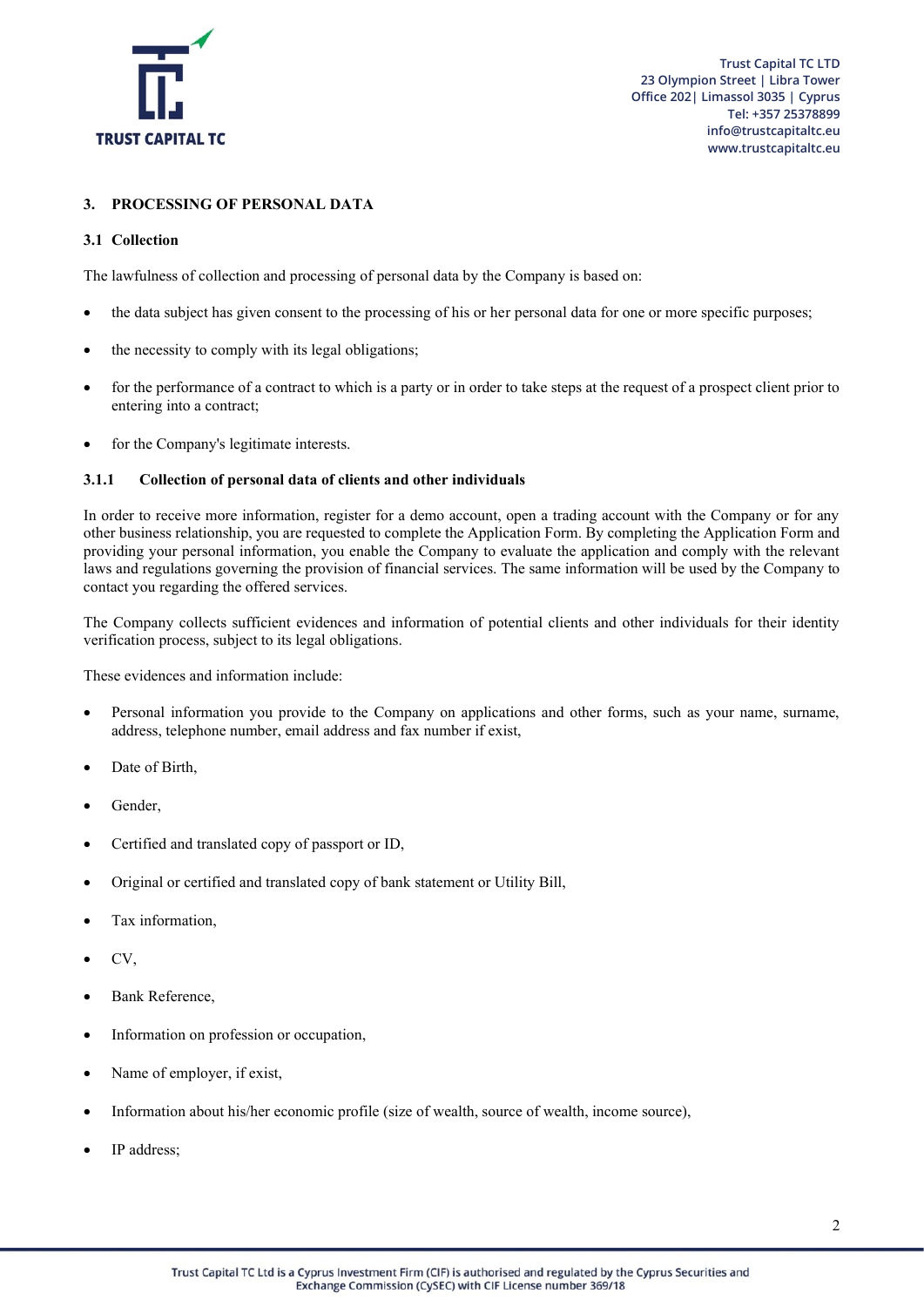

- Details about Bank account, e-wallets and credit card;
- Tax information

Any other information that the Company might request from time to time in order to comply fully with its regulatory obligations.

The Company may collect additional personal data for its clients under its legal obligation, update the personal data that processes and collect other additional personal data under any new legal requirement the Company is subject, as well as, personal data information not obtained from the data subject.

**In case a potential client has not become a client of the Company, the Company shall destroy his/her Personal data the soonest.**

### **3.2 Use**

The Company applies security measures for the protection of the personal data in use. The Security measures include technical and organisational procedures.

The Company restrict access to personal information to employees who need to know the specific information in order to operate, develop or improve our services. These individuals are bound by confidentiality and will be subject to penalties if they fail to meet these obligations.

The personal data that the client provides are highly protected and can be accessed by the client using his/her selected password. This personal data is safely stored in the Company's servers that only authorized personnel have access to it through access rights.

The Company encrypts all personal data to prevent unauthorized parties from viewing or access such information.

### **3.2.1 Use of personal data of clients and other individuals**

Personal data collected shall be used by the Company for the client's identity verification process subject to its legal obligations and to decide for the establishment or not and the continuation of a business relationship with the client.

The personal data collected by other individuals is in use by the Company for a specific purpose, such for example the use of personal data for providing more information following a request for a business relationship.

The Company may use your personal information for one or more of the following purposes:

- to confirm/verify your identity;
- to assess your appropriateness/suitability to the products and services we provide;
- to process your transactions;
- to manage the account the client holds with the Company;
- to provide you with transaction and post transaction related services;
- to inform you of products and/or services that may be of interest to you;
- to keep you updated on the issues that are relevant to your business relationship with us;
- to analyse statistical data to enable us to provide you with better products and/or services;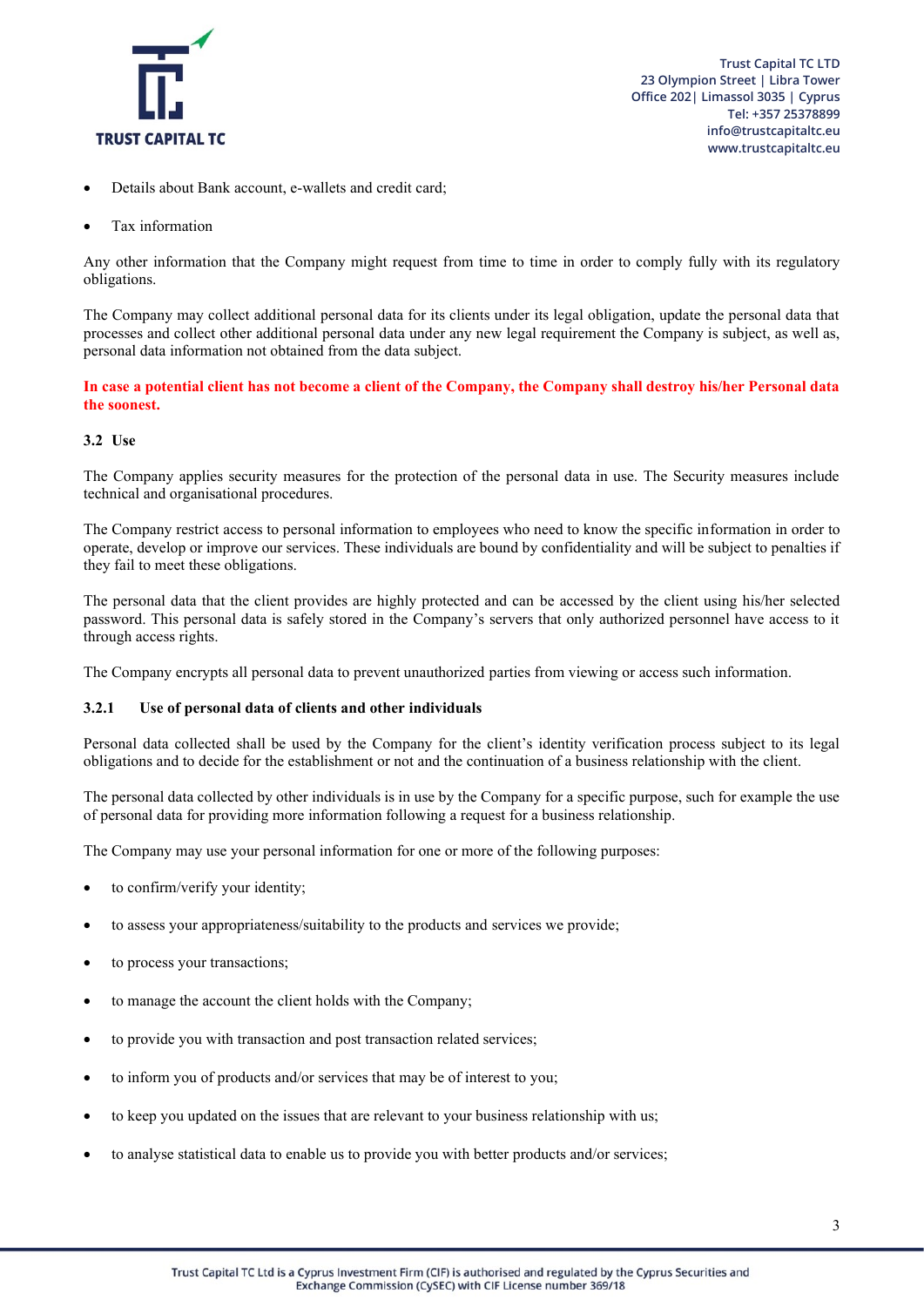

- to enhance the security controls of the Company's networks and systems;
- to identify, assess, mitigate, prevent and investigate fraudulent activity of any kind that is forbidden by the relevant legislation;
- to defend possible legal claims;
- sharing your personal data within the Company's Group (if applicable) for the purpose of updating/verifying your personal data in accordance with the relevant anti-money laundering compliance framework;
- risk management.

### **3.3 Storage of personal data**

The Company applies relevant measures to protect the personal data that processes against any accidental or unlawful destruction, loss, alteration, unauthorized disclosure of, or access as well as against any other unlawful processing.

The Company keeps personal data physically/on Paper and electronically.

#### **3.4 Disclosure**

Personal data under the custody of the company shall be disclosed only pursuant to a lawful purpose and to authorised recipients of such data. Authorised recipients may include third parties with whom the Company has a contractual agreement for the provision of a service and shall refer as partners of the Company.

The Company's partners maintain the privacy of your information to the same extent the Company does in accordance with the Privacy Notice, Regulation and Law. Non-affiliated companies that assist the Company in providing services to you are required to maintain the confidentiality of such information and to use your personal information only in the course of providing such services for the purposes that the Company dictates and within the ambit of the Regulation and Law.

Authorised recipients of Personal Data may be for example:

- technological experts that appointed by the Company to support the smooth operation of Company's systems;
- platform providers;
- payment service providers/credit institutions for facilitating the incoming and outgoing payments of the Clients;
- governmental authorities and regulatory bodies;
- fraud prevention agencies, third party authentication service providers, verification/screening service providers;
- data reporting service providers in order the Company to be able to meet its regulatory obligations;
- external consultants and outsourced functions' providers
- Data Protection Officer in case the Company decides to be outsourced.

#### **3.5 Transfer**

Where the Company will transfer personal data to a third country or international organization, the Company will ensure that:

(a) there is a decision by the Commission that the third country, the territory or one or more specified sectors within that third country, or the international organization in question ensures an adequate level of protection; or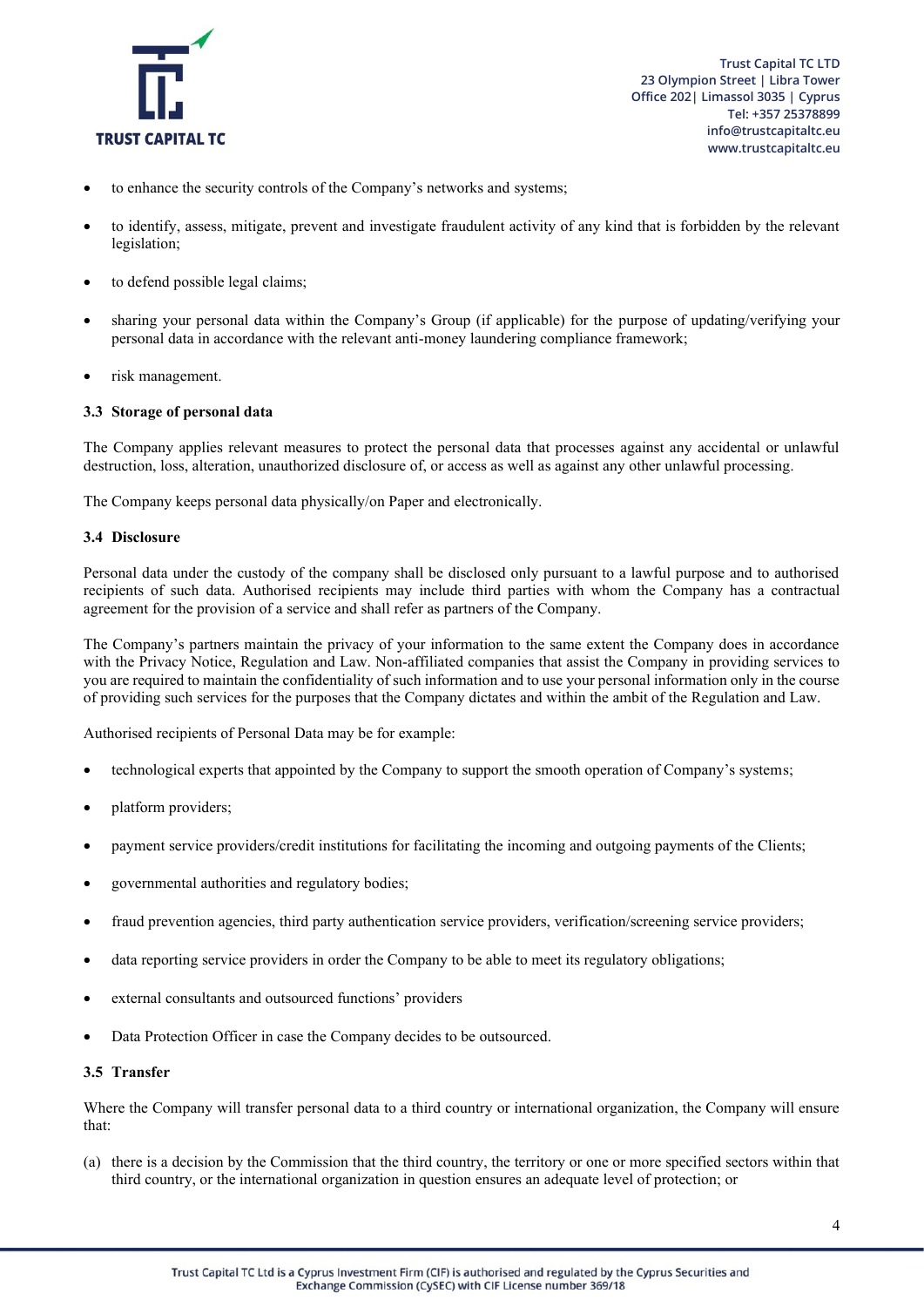

 **Trust Capital TC LTD 23 Olympion Street | Libra Tower Office 202| Limassol 3035 | Cyprus Tel: +357 25378899 info@trustcapitaltc.eu www.trustcapitaltc.eu**

- (b) appropriate safeguards in accordance with the Regulation are in place and on condition that enforceable data subject rights and effective legal remedies for data subjects are available; or
- (c) when there is an absence of a decision by the Commission as described above and appropriate safeguards are not in place, the transfer shall take place in accordance the relevant provisions of the Regulation

Where the Company cannot ensure that the transfer is based on any of the provisions under point a) and b) above and none of the specific conditions referred under point c) above is applicable, the Company may transfer personal data to a third country or to an international organisation only if the transfer complies with the provisions of relevant article of the Regulation.

#### **3.6 Impact Assessment**

The Company shall conduct a Privacy Impact Assessment (PIA) relative to all activities, projects and systems involving the processing of personal data prior to a type of processing that in particular using new technologies, and taking into account the nature, scope, context and purposes of the processing, is likely to result in a high risk to the rights and freedoms of data subjects.

#### **3.7 Destruction**

After the storage period, as defined below under the paragraph "*4. For how long the Company keeps your personal data*", is ended, the Company will destroy hard copies of personal data and personal data that are kept electronically.

#### **4. FOR HOW LONG THE COMPANY KEEPS YOUR PERSONAL DATA**

The Company will keep personal data for no longer that is necessary for the purposes for which the personal data is processed. The Company will keep personal data of clients during the time of business relationship. In accordance with Company's legal obligations, at the time the business relationship of the Company with the Client terminates, the Company will keep client's personal data for a period of at least five (5) years, which is calculated after the termination of the business relationship. The Company may keep personal data for longer than 5 years in cases where the personal data cannot be deleted for legal, regulatory or technical reasons.

### **5. SUBJECT TO CONSENT**

In case the process of personal data requires your consent, such consent will be provided in accordance with the express written terms which govern the Company's business relationship (which are available on the Company's website(s), as amended from time to time) with you, or any other contract the Company may have entered into with you or as set out in Company's communication with you from time to time.

#### **6. PROCESSING FOR OTHER REASON**

The Company will ask to receive data subject's consent in any case will process data subject's personal data for a purpose other than that for which personal data have been collected.

### **7. DATA SUBJECTS RIGHTS**

All individuals who are the data subject of personal data held by the Company are entitled to the below rights as these are defined in the Regulation and in the Law, unless these rights are subject to a restriction under the same Regulation and Law:

• **Right of access.** You have the right to request a copy of your personal data which the Company holds about you. The Company will provide a copy of your personal data that is undergoing processing. For any further copies requested by you, the Company may charge a reasonable fee based on administrative costs.

You can send an email to  $\frac{dp}{dx}$ trustcapitaltc.eu asking for a copy of your personal data that is undergoing processing.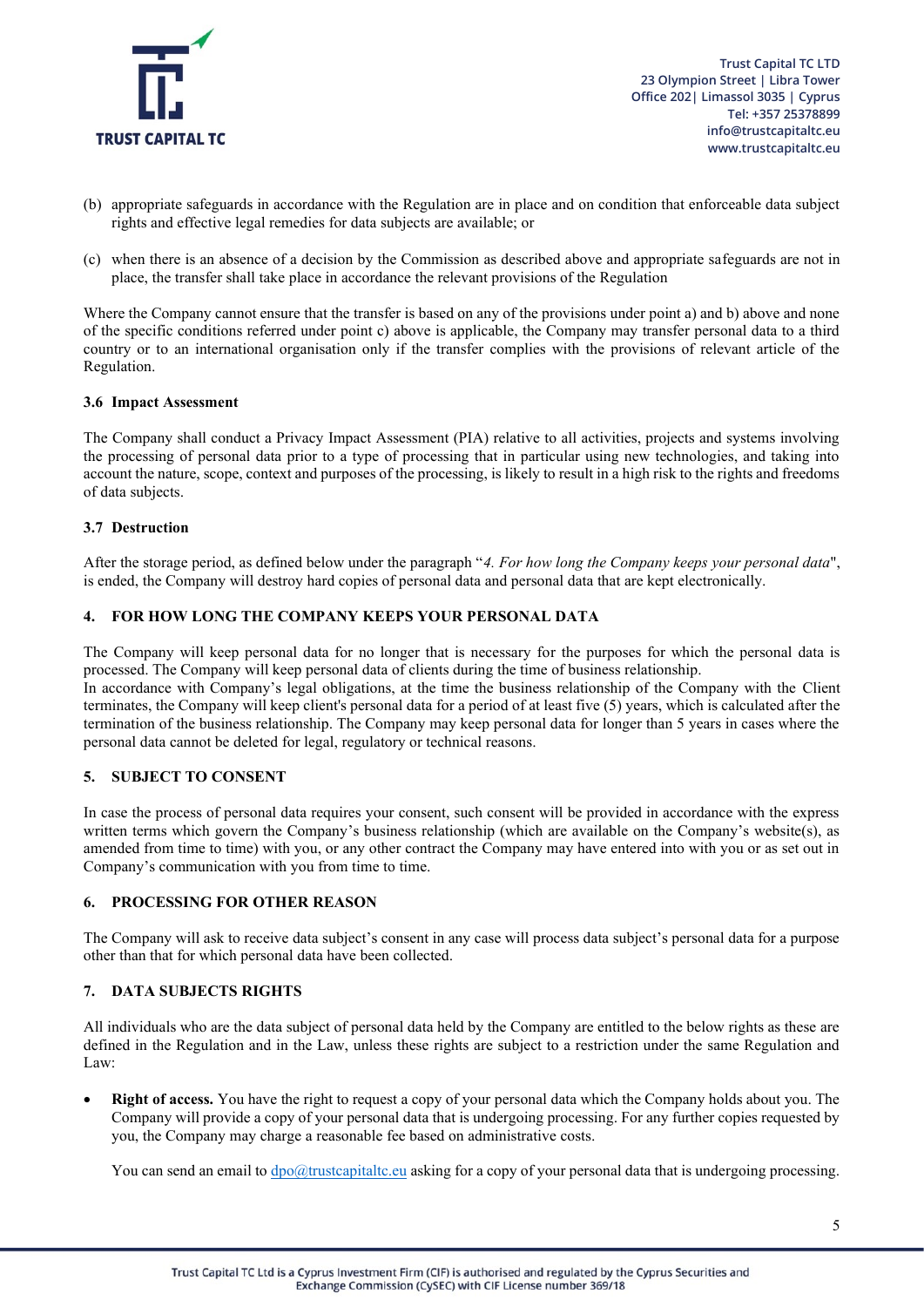

- **Right to rectification**. You have the right to request from the Company to rectify any inaccurate personal data concerning you.
- **Right to erasure**. You have the right, under certain circumstances as these are defined in the Regulation, to obtain from the Company the erasure of your personal data.
- **Right to restriction of processing**. Where there is a dispute in relation to the accuracy or processing of your personal data, you have the right to request a restriction on further processing, in accordance with the Regulation.
- **Right to data portability**. Where the processing is based on consent or on a contract and the processing is carried out by automated means, you have the right to receive the personal data and have the right to transmit those data to another controller.
- **Right to object**. Where applicable under the Regulation, you have the right to object to the processing of your personal data.
- R**ight not to be subject to a decision based solely on automated processing, including profiling**.

In cases the Company will use automated processing (e.g. through automatic profiling / appropriateness test), for a decision concerning you or significantly affects you, you can request not to be subject to such a decision unless the Company can demonstrate to you that such decision is necessary for entering into, or the performance of, a contract between you and the Company. Even if a decision is necessary for entering into or performing a contract, you may contest the decision and require human intervention. We may not be able to offer our services or products with you, if we agree to such request (i.e., end our relationship with you).

**Right to withdraw your consent**. Where the processing is based on your consent, you have the right to withdraw your consent at any time.

To withdraw your consent, send an email to  $\frac{dp}{dt}$  trustcapitaltc.eu asking to withdraw your consent.

• **Right to lodge a complaint with a competent authority**.

In such case, the company asks the data subject in the first instance to contact the Company at the email [dpo@trustcapitaltc.eu.](mailto:dpo@trustcapitaltc.eu)

The Client can exercise any of the above rights by contacting the Company through email at  $dpo@truetcapitalte.eu$  or by post at postal address: 23 Olympion Street | Libra Tower | Office: 202 3035 Limassol | Cyprus.

The requested information will be provided free of charge. The company reserves the right to charge a reasonable fee taking into account the administrative costs of providing the information or communication or taking the action requested; or refuse to act on the request, if in case your request is manifestly unfounded or excessive.

### **8. RECORDING OF TELEPHONE CONVERSATIONS AND OF ELECTRONIC COMMUNICATION**

The Company records, monitors and processes any telephone conversations and/or electronic communications between the Company and you such as through phone, fax, email, social media, electronic messages, either initiated from the Company's side or your side. All such communications are recorded and/or monitored and/or processed by the Company, including any telephone conversations and/or electronic communications that result or may result in transactions or your order services even if those conversations or communications do not result in the conclusion of such transactions. The content of relevant in person conversations and/or communications with you may be recorded by minutes or notes. Any such records shall be provided to you upon request at the same language as the one used to provide investment services to the data subject.

# **9. COOKIES**

For more information about the Cookies the Company uses please read ou[r Cookies Policy.](https://trustcapitaltc.eu/legal-documentation)